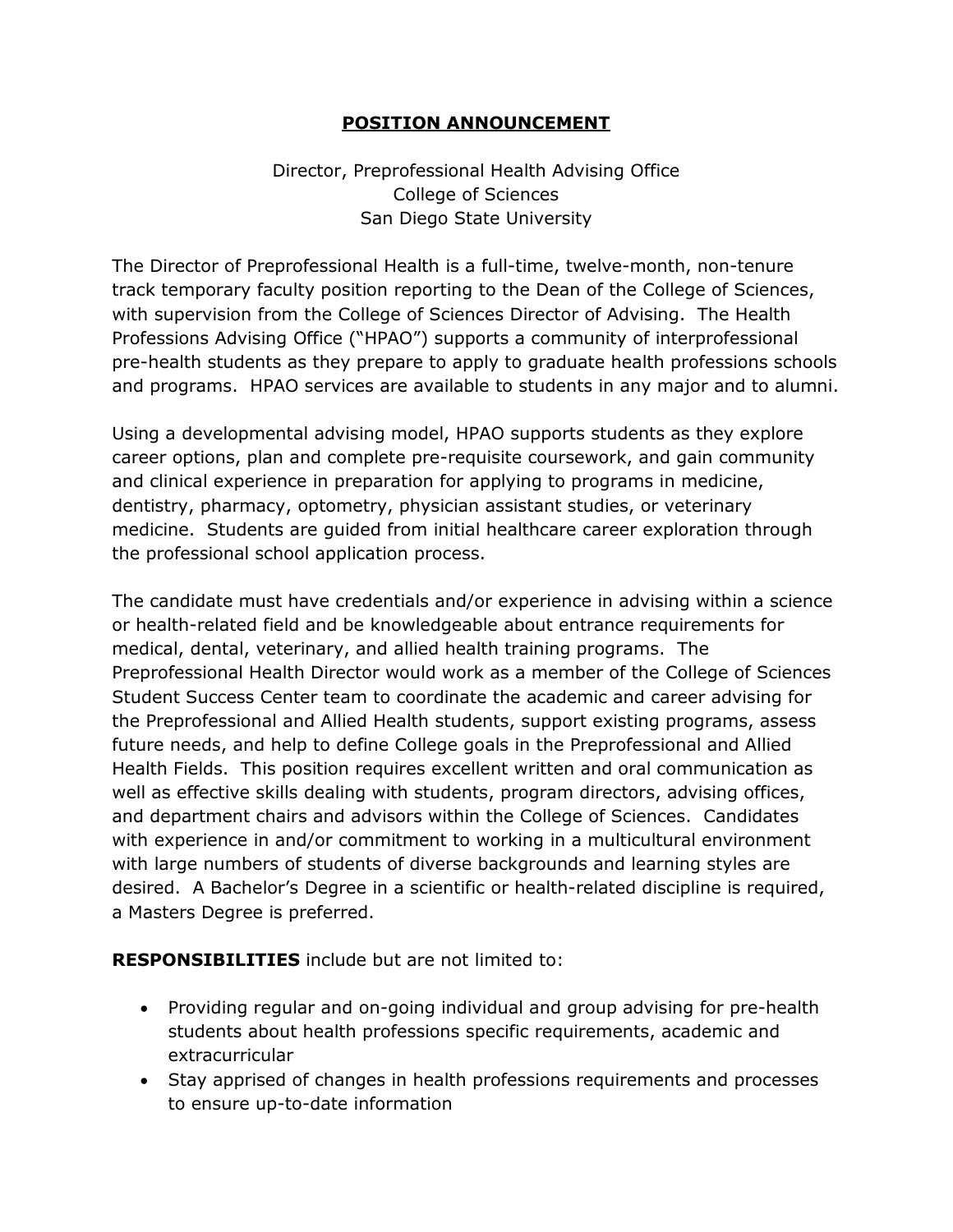- Collaborate with department advisors (COS and beyond) and other student support entities (CoS SSC, EOP, Athletics…) to provide information about health professions requirements to ensure accurate information and inclusion, particularly of groups underrepresented in medicine and other health professions
- Provide introductory health professions information sessions and relevant workshops and presentations for students preparing for and applying to health professions schools/programs
- Provide relevant campus presentations as requested
- Work with the CoS SSC admin team to recruit, select, and provide on-going training, and evaluation for HPAO peer mentors.
- Coordinate the application review process to include dissemination of information about the application process and deadlines, group meetings, faculty/professional staff recruitment to serve as reviewers, scheduling of individual application review meetings
- Serve as faculty of record and supervise selected student class coordinators for relevant one-unit health professions exploratory classes BIOL 249 Careers in Health Professions, BIOL 250A Topics in Medicine, BIOL 250C Topics in Veterinary Medicine and BIOL 340A Preventive Dentistry and 340B Preventive Dentistry Lead
- Work with CoS SSC admin team to develop and maintain relevant HPAO web content and monitor social media for the office (Facebook and Instagram)
- Select, train, supervise, mentor advising assistant(s) through their one-year appointment as HPAO staff
- Develop and maintain relationships with health professions schools/programs admissions personnel and other relevant organizations, e.g., military Health Professions Scholarship Programs
- Ensure and report accurate information and data tracking for all HPAO activities and disseminate information to the COS, CHHS and the broader University community
- Pursue relevant professional development opportunities, e.g., NAAHP and WAAHP
- Seek funding opportunities for HPAO and HPAO activities.

In addition, the Director would:

- Work with the College of Sciences underrepresented student programs office to coordinate efforts for advising students participating in undergraduate health career training programs;
- Attend regular planning meetings of the College of Sciences Student Success Center Administrative team;